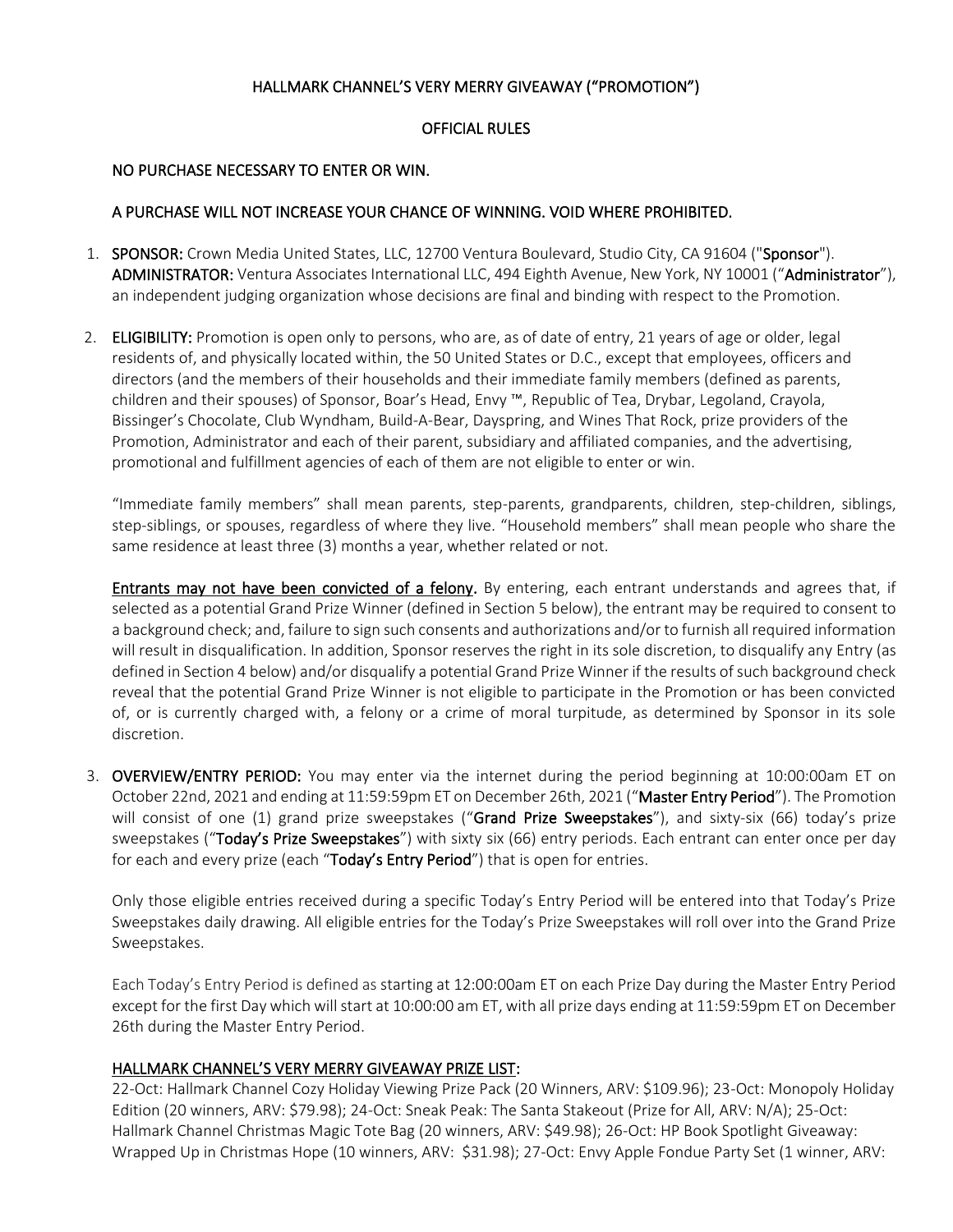\$400.00); 28-Oct: Hallmark Movies Now Annual Subscriptions (25 winners, ARV: \$119.98); 29-Oct: Hallmark Channel Holiday Movie Night Prize Pack (25 winners, ARV: \$89.96); 30-Oct: Sneak Peek: Coyote Creek Christmas (Prize for All, ARV: N/A); 31-Oct: Chapter 1 Excerpt of On Christmas Avenue (Prize for All, ARV: N/A); 1-Nov: Keepsake Ornament Set - 40 Ornaments (3 winners, ARV: \$1399.20); 2-Nov: Countdown to Christmas Premium Tea Duo from The Republic of Tea (3 winners, ARV: \$52.00); 3-Nov: Drybar Ready Set Smooth Single Shot (1 winner, ARV: \$300.00); 4-Nov: LEGOLAND® California Resort and LEGOLAND® Florida Resort Tickets (1 winner, ARV: \$992.92); 5-Nov Hallmark Channel Holiday Crew Sock Bundle (20 Winner, ARV: \$29.98); 6-Nov: Hallmark Channel Play and Sip Prize Pack (25 winners, ARV: \$109.94); 7-Nov Hallmark Channel Everyday Movie Night Giftpack (5 winners, \$139.94); 8-Nov: Crayola Scribble Scrubbie Pets Backyard Bungalow & Scribble Scrubbie Peculiar Pets Cloud Clubhouse (1 winners, ARV: \$59.96); 9-Nov: Envy Apple Fondue Party Set (1 winner, ARV: \$400.00); 10-Nov The Imperial Collection and Bissinger's Crest Collection Gift Pack (1 winner, ARV: \$156.00); 11- Nov: Club Wyndham's Very Merry Getaway (1 winner, ARV: \$10,000); 12-Nov: Hallmark Channel Merry Canvas Wine Bag (50 winners, ARV: \$15.98); 13-Nov: Sneak Peek: My Christmas Tree (Prize for All, ARV: N/A); 14-Nov: Hallmark Channel Holiday Snack & Cuddle Prize Pack (5 winners, ARV: \$85.96); 15-Nov A Collection of Bissinger's Very Best of Fruit and Nuts (1 winner, ARV: \$60.00); 16-Nov: Christmas Village with Light and Sound (5 winners, ARV: \$299.98); 17-Nov: Hallmark Keepsake Snowman Ornament (50 winners, ARV: \$31.98); 18-Nov: Hallmark Channel Robe & Socks (12 winners, ARV: \$78.96); 19-Nov: Hallmark Channel Joy to My World Tea Towel (50 winners, ARV: \$15.98); 20-Nov: Boar's Head® Charcuterie Set & \$50 Gift Card (1 winner, ARV: \$200.00); 21-Nov: Sneak Peak: A Kiss Before Christmas (Prize for All, ARV: N/A); 22-Nov: Boar's Head® Hummus Set & \$50 Gift Card (1 winner, ARV: \$200.00); 23-Nov: Drybar Jumbo Detox & Hot Shot Set (1 winner, ARV: \$118.00); 24-Nov: Boar's Head® Sweet Slice® Ham Set & \$50 Gift Card (1 winner, ARV: \$200.00); 25-Nov: Hallmark Channel Stemless Wine Glass Set (4-pack) (10 winners, ARV: \$119.92); 26-Nov: Build-A-Bear Gift Card (5 winners, ARV: \$100.00); 27-Nov: Envy Apple Fondue Party Set (1 winner, ARV: \$400.00); 28-Nov: Sneak Peek: The Christmas Contest (Prize for All, ARV: N/A); 29-Nov: Boar's Head® Side Dish Set & \$50 Gift Card (1 winner, ARV: \$200.00 ); 30-Nov: Bissinger's Signature Truffle Collection and Classic Caramel Collection Gift Pack (1 winner, ARV: \$144.00); 1-Dec: Dayspring Prize Pack (1 Winner, ARV: \$ 239.98); 2-Dec: Hallmark Channel Wines Gift Card (2 winners, ARV: \$100.00); 3-Dec: Hallmark Channel Christmas Card Bundle (25 winners, ARV: \$35.94); 4-Dec: Keepsake Pairs Well With HC Ornament (50 winners, ARV: \$31.98); 5-Dec: Sneak Peek: Sister Swap: A Hometown Holiday (Prize for All, ARV: N/A); 6-Dec: Keepsake Ornament Set - 40 Ornaments (3 winners, ARV: \$ 1399.20); 7-Dec: Monopoly Holiday Edition (20 winners, ARV: \$79.98); 8-Dec: Countdown to Christmas Premium Tea Duo from The Republic of Tea (3 winners, ARV: \$52.00); 9-Dec: Hallmark Channel DVD Gift Set (1 Winner, ARV: \$180.00); 10-Dec: Envy Apple Fondue Party Set (1 winner, ARV: \$400.00); 11-Dec: Sneak Peek: A Royal Queens Christmas (Prize for All, ARV: N/A); 12-Dec: Hallmark Publishing Holiday Book Bundle (1 winner, ARV: \$335.76); 13-Dec: Bissinger's Winter Magic Gift Pack (1 winner, ARV: \$70.00); 14-Dec: Boar's Head® Charcuterie Set & \$50 Gift Card (1 winner, ARV: \$200.00); 15-Dec: Boar's Head® Hummus Set & \$50 Gift Card (1 winner, ARV: \$200.00); 16-Dec: Boar's Head® Sweet Slice® Ham Set & \$50 Gift Card (1 winner, ARV: \$); 17-Dec: Hallmark Channel Christmas in Evergreen Countdown Puzzle (10 winners, ARV: \$39.98); 18-Dec: Sneak Peek: The Christmas House (Prize for All, ARV: N/A); 19-Dec: Hallmark Channel Merry Canvas Wine Bag (50 winners, ARV: \$15.98); 20-Dec: Boar's Head® Side Dish Set & \$50 Gift Card (1 winner, ARV: \$200.00); 21-Dec: Highlights from Hallmark Publishing Book Bundle (1 winner, ARV: \$ 215.76); 22-Dec: LEGOLAND® California Resort and LEGOLAND® Florida Resort Tickets (1 winner, ARV: \$999.92); 23-Dec: Boar's Head® Charcuterie Set & \$50 Gift Card (1 winner, ARV: \$200.00); 24-Dec Hallmark Channel Holiday Home Bundle (25 winners, ARV: \$119.96); 25-Dec: Envy Apple Fondue Party Set (1 winner, ARV: \$200.00); 26-Dec: Cocoa Bomb & Hallmark Channel Belly Band (10 winners, ARV: \$114.00).

4. HOW TO ENTER: To enter, visit [https://verymerrygiveaway.hallmarkchannel.com/](https://nam02.safelinks.protection.outlook.com/?url=https%3A%2F%2Fverymerrygiveaway.hallmarkchannel.com%2F&data=04%7C01%7Chdecato%40sweepspros.com%7Cf031ec1ae8934dd5e8be08d989f6bc42%7Cf0ab587e2d934ccdad8fa3c457a4eb6c%7C0%7C0%7C637692515380009214%7CUnknown%7CTWFpbGZsb3d8eyJWIjoiMC4wLjAwMDAiLCJQIjoiV2luMzIiLCJBTiI6Ik1haWwiLCJXVCI6Mn0%3D%7C1000&sdata=gqSaoIC7KIB5dLMfA6E9GCW7oi0IfhOhLHGyt%2FW3pVs%3D&reserved=0) (the "Website") and follow the instructions to complete the entry in its entirety ("Entry"). The completion constitutes one Entry for the applicable Today's Sweepstakes and will also be rolled over into the Grand Prize Sweepstakes. Additional entries are allowed as provided below.

Once you have completed the Entry, you will be given an opportunity to earn additional entry(ies) for the Grand Prize Sweepstakes (only) via Twitter and Pinterest. There is a limit of one (1) additional Entry per day via Twitter ("Twitter Entry") and one (1) additional Entry one time only for Pinterest ("Pinterest Entry"). In order to earn a Twitter Entry for the Grand Prize Sweepstakes you may share your entry on Twitter once per day over the course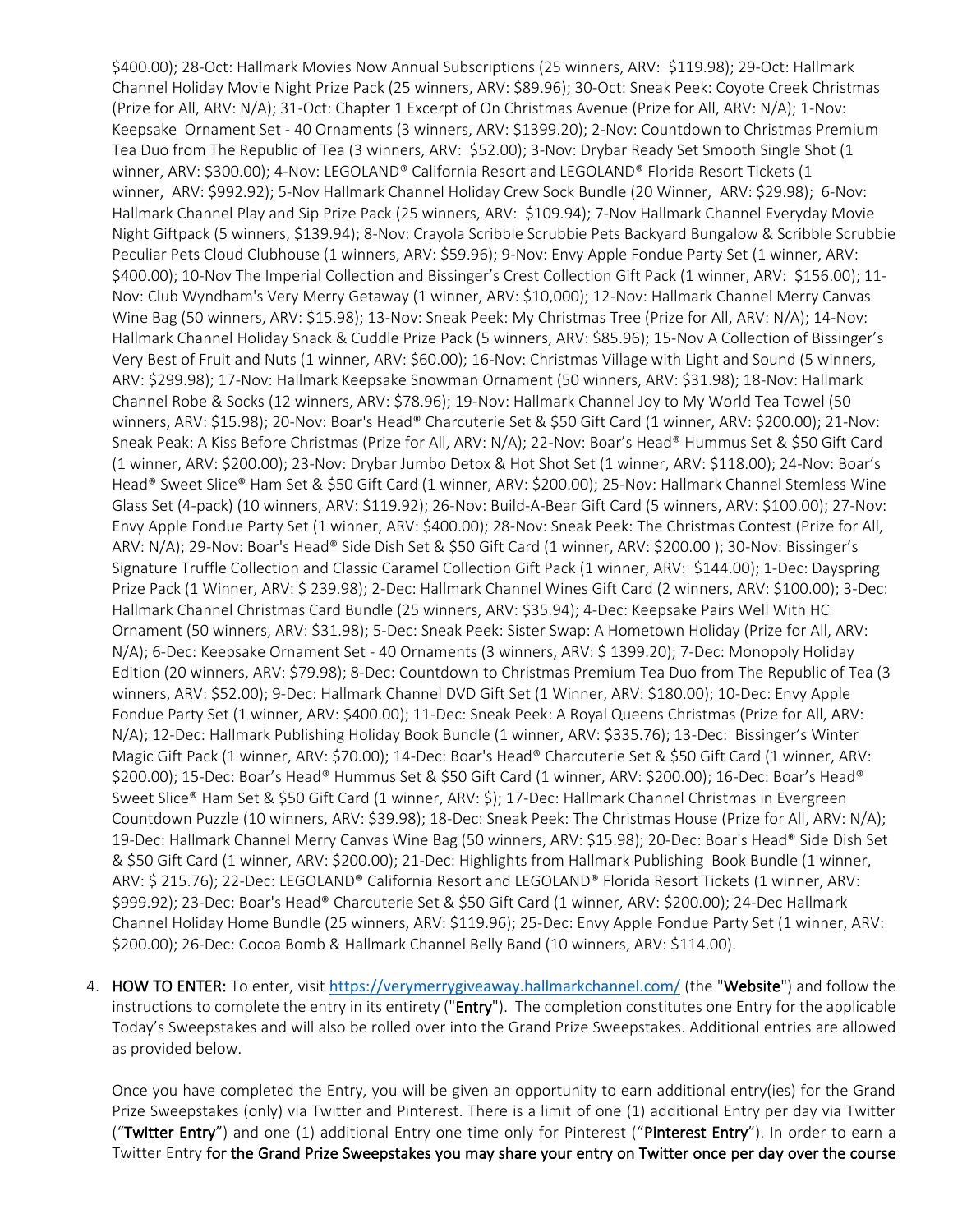of the Promotion for the Grand Prize drawing. As part of the share message, you must include (above the fold) the following unique term: #GiveawayEntry ("Term") in order to disclose to anyone seeing your post(s) that you are getting entry(ies) from sharing. If the Term is not included, your Twitter Entry and/or Pinterest Entry will not be eligible to be included in your total Entry count.

In order to earn a Pinterest Entry for the Grand Prize Sweepstakes you may share your entry on Pinterest once over the course of the Promotion. Multiple Twitter Entries in a single day will be considered one (1) Twitter Entry. Multiple Pinterest Entries will be considered one (1) Pinterest Entry. All Entries (including Pinterest and Twitter Entries for additional entries into the Grand Prize Sweepstakes) must be received within the Master Entry Period and all of these eligible Entries will be entered into the Grand Prize Sweepstakes drawing.

Potential maximum limit for Grand Prize Sweepstakes is one (1) Entry per day, one (1) Pinterest Entry, and one (1) Twitter Entry per day over the course of the Promotion. You must complete an Entry first in order to earn any additional Entry (ies). All Entries, Twitter and Pinterest Entry(ies) must be received during the Master Entry Period (as defined in Section 3 above).

During the Master Entry Period you must disclose your relationship with Sponsor in any online posts you make which reference Crown Media or any of their products or services by including the statement "I entered a Crown Media Sweepstakes" in any such online posts. If you are selected as a Winner (see definition below) you will continue to disclose your relationship with Crown Media in all online posts you make that reference these companies or any of their products or service by including "#paid" or the statement "I received a prize from Crown Media" in any such online posts.

The Website's database clock will be the official timekeeper for this Promotion. In the event of a dispute over the identity of an entrant, the relevant Entry will be deemed submitted by the authorized account holder of the e-mail address submitted at the time of entry. "Authorized account holder" is defined as the natural person who is assigned to an e-mail address by an Internet access provider, on-line service provider, or other organization (e.g., business, educational institution, etc.) that is responsible for assigning e-mail addresses for the domain associated with the submitted e-mail address. Entries with duplicate email addresses or multiple Entries using different email addresses for a single individual will be disqualified. Entries generated (or suspected to have been generated) by a script, macro or other automated means are void.

Entry shall refer to Entry, Twitter Entry and Pinterest Entry, collectively.

- 5. SELECTION OF SWEEPSTAKES WINNERS: Grand Prize Sweepstakes One (1) winner will be selected at random on or about January 15th, 2022, from all eligible Entries received ("Grand Prize Winner"). Today's Prize Sweepstakes -Six hundred and nineteen (619) winners total will be selected at random on or about the dates provided below in the chart from all eligible Entries received during the applicable Today's Entry Period ("Today's Prize Winner(s)"). All winners will be determined via a random drawing by an independent judging organization whose decisions are final and binding in all matters relating to this Promotion. The odds of winning a prize will be determined by the number of eligible Entries received.
- 6. VERIFICATION OF SWEEPSTAKES WINNERS: Potential Grand Prize Winner will be notified by e-mail, (1) business day ("Email Notification") from the date winner is selected. Potential Grand Prize Winner will be required to complete, sign and return an affidavit of eligibility and liability release, and/or IRS Form W-9, where permitted, a publicity release, and background check permission form. If a potential Grand Prize Winner fails to respond within five (5) business days of the Email Notification attempt or if his/her winner notification is returned as undeliverable or unclaimed, or if a potential Grand Prize Winner cannot accept or is unwilling to accept the Grand Prize for any reason or cannot or does not comply with these Official Rules or is otherwise found to be ineligible in Sponsor's sole discretion, such potential Grand Prize Winner may be subject to disqualification, and an alternate winner may be selected in a random drawing from all remaining eligible Entries received and Sponsor will have no liability of any kind (either to a potential Grand Prize Winner or any third party).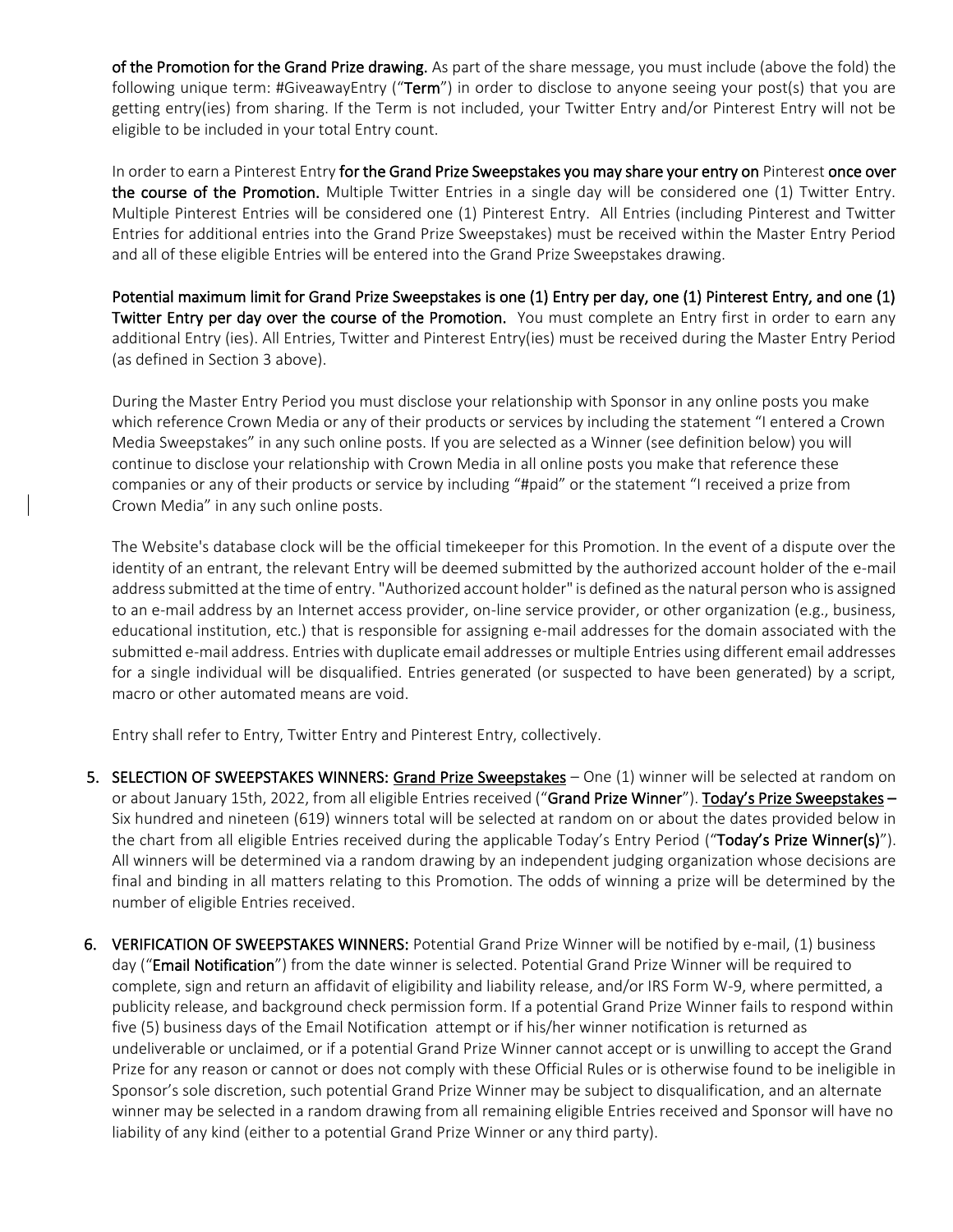Today's Prize Winners will be sent an email notifying them they are a potential winner and the Today's Prize Winners must respond to the notification with the requested information within three (3) business days from the date sent. Failure to respond within the time allowed and with completed required documentation will result in disqualification without notice and alternate winners may be selected.

Sponsor reserves the right to modify the notification procedures in connection with the selection of an alternate winner, if any. Entry and acceptance of prize constitutes permission (except where prohibited by law) to use each winner's name, prize won, hometown and likeness for online posting and promotional purposes without prior notice or further compensation.

# 7. SWEEPSTAKES PRIZES, APPROXIMATE RETAIL VALUES ("ARV")/PRIZE CONDITIONS:

"Winner" shall mean and refer to each Grand Prize Winner and Today's Prize Winners. "Prize" shall mean and refer to each Grand Prize and Today's Prize.

GRAND PRIZE: One (1) Grand Prize Winner will receive a grand prize ("Grand Prize") of \$10,000 in a form of a personal check and their friend will receive \$10,000 for a total of \$20,000. Grand Prize Winner and the winner's friend will both have to fill out an affidavit and W9 form. ARV of Grand Prize is: \$20,000.

TODAY'S SWEEPSTAKES PRIZES/ARV'S: Six hundred and nineteen (619) Today's Prizes: Each Today's Prize is listed on the chart below. Each winner will receive 2 (two) prizes, 1 (one) for the winner and 1 (one) to share with a friend. Both prizes will be mailed to the winner. ARV total: \$58,009.12.

# Total ARV of all the Prizes: \$78,009.12.

"Winner" shall mean and refer to each Grand Prize Winner and Today's Prize Winners. "Prize" shall mean and refer to each Grand Prize and Today's Prize.

#### For Grand Prize:

All taxes (including, without limitation, U.S. federal, state and local taxes (including, but not limited to income and withholding taxes), sales taxes) on or connected with the Prize, and the reporting consequences thereof, are solely the responsibility of the Grand Prize Winner and the Grand Prize Winner's friend. Grand Prize Winner and the Grand Prize Winner's friend will both have to fill out an affidavit and W9 form. Both individuals will be required to supply his/her social security number to Sponsor for Sponsor to issue an IRS 1099 tax form in the value of the Grand Prize. The Grand Prize Winner will receive an IRS Form 1099-MISC reflecting the final actual value of his/her Grand Prize. In the event of a disqualification or Grand Prize forfeiture, Sponsor may, in its sole discretion, select or not select an alternate Grand Prize Winner and award or not award the forfeited Grand Prize, time permitting. Sponsor reserves the right to substitute a prize of equal or great value, if any prize item(s) are unavailable, lost, damaged, etc. it will be the sponsor sole decision that will be final.

#### For Today's Prizes:

All taxes (including, without limitation, U.S. federal, state and local taxes (including, but not limited to income and withholding taxes), sales taxes) on or connected with the Prize, and the reporting consequences thereof, are solely the responsibility of the Winner. If the Today's Prize is over \$600 the winner will be required to supply his/her social security number to Sponsor for Sponsor to issue an IRS 1099 tax form in the value of the Today's Prize. Sponsor reserves the right to substitute a prize of equal or great value, if any prize item(s) are unavailable, lost, damaged, etc. it will be the sponsors sole decision that will be final. The Today's Prize Winner will receive an IRS Form 1099-MISC reflecting the final actual value of his/her Today's Prize. In the event of a disqualification or Today's Prize forfeiture, Sponsor may, in its sole discretion, select or not select an alternate Today's Prize Winner and award or not award the forfeited Today's Prize, time permitting.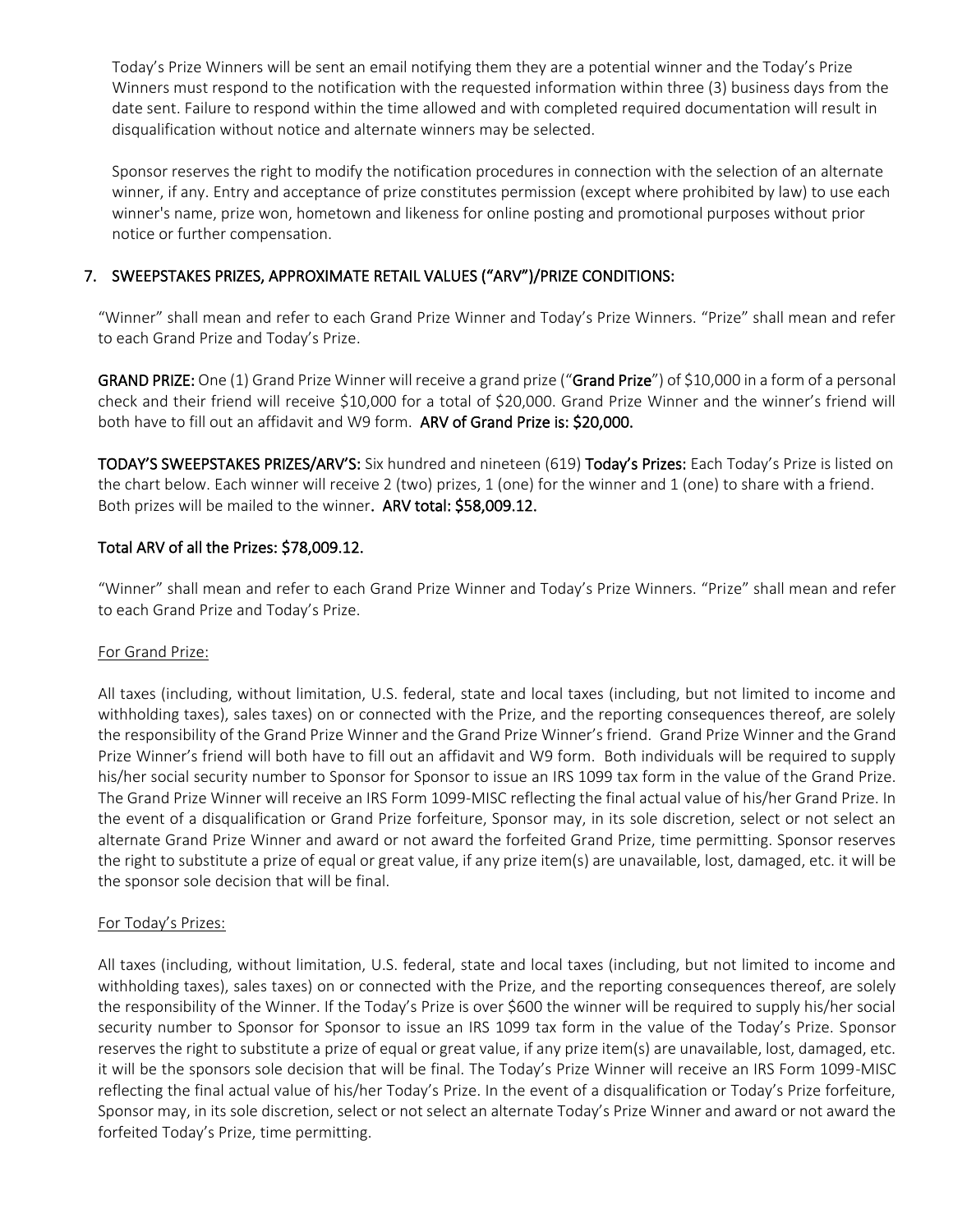#### For Grand Prize and Today's Prizes:

If the actual value of the Prize is less than the stated ARV, the difference will not be awarded. Prize is not redeemable for cash. No substitution allowed except, at Sponsor's sole discretion, the Prize of equal or greater value may be substituted. Sponsor will not replace any lost or stolen Prize. The Prize cannot be used in conjunction with any other promotion or offer. Prize elements may not be separated, and tickets will not be replaced if lost or stolen. Prize will be awarded provided a sufficient number of eligible Entries are received. If Today's Prize remains unclaimed after April 15th, 2022, then no alternate Winner will be selected, nor unclaimed Prize awarded. In the event there is a discrepancy or inconsistency between disclosures or other statements contained in any Sweepstakes promotional materials and the terms and conditions of these Rules, these Rules shall prevail and govern. All federal, state and local taxes are solely the responsibility of the Winners. Prize Winners must accept the Prize as stated or Prize may be forfeited and may be awarded to an alternate Prize Winner. Prizes are non-transferable in whole or in part except at the discretion of Sponsor. Prize Winners shall bear all risk of loss or damage to Prize upon being awarded to Prize Winners and Sponsor does not have any obligation or responsibility to replace Prize if lost, damaged or stolen. Prizes will be awarded "as is" with no warranty or guarantee. Sponsor has not made nor in any manner is responsible or liable for any warranty, representation, or guarantee, express or implied, in fact or in law, relative to any Prize thereof, including but not limited to its quality, condition, appearance, safety, performance. Sponsor is not responsible for any fees, costs, or additional charges resulting from an entrant or Prize Winner entering and participating in the Promotion and/or being awarded and/or receiving and/or using a Prize.

Any depiction of Prizes (or any part thereof) is for illustrative purposes only. Sponsor is responsible only for Prize delivery and is not responsible for Prize utility, quality or otherwise.

The Winner(s) is/are responsible for all applicable federal, state and local taxes, if any, as well as any other costs and expenses associated with Prize acceptance and use not specified herein as being provided. All Prize details are at the Sponsor's sole discretion. By accepting the Prizes, the Winner(s) agree(s) to the release or his or her name, likeness, and/or entry (ies) for potential publicity purposes, where permitted by law.

Winners may not substitute, assign or transfer any Prize or redeem any non-monetary Prize (or Prize component) for money.

- 8. PRIVACY: Information provided by you for this Promotion is subject to the privacy policy located at www.hallmarkchannel.com/Privacy-Policy. By entering this Promotion, each entrant agrees that, unless entrant otherwise opts out on the Website, Sponsor and its designees may use entrant's, physical and/or e-mail address to contact entrant regarding offers and/or promotions that Sponsor believes may interest entrant.
- 9. LIMITATION OF LIABILITY AND DISPUTE RESOLUTION: Sponsor, Administrator and their respective parent, subsidiary and affiliated companies, those working on their behalf, and each of their respective officers, directors, representatives, employees, agents, successors and assigns ("Promotion Entities") are not responsible for injury or damage to entrants' or to any other person's computer related to or resulting from participating in, or accessing or downloading information in connection with, this Promotion. The Promotion Entities are not responsible for any misdirected, lost, late, inaccurate or incomplete Entries (or e-mails or other communications), and such Entries will be void. The Promotion Entities are not responsible for: (a) any computer, telephone, cable, network, satellite, electronic or Internet hardware or software malfunctions, failures, errors, delays, disconnections, or unavailability, (b) garbled or jumbled transmissions, (c) service provider/Internet/web site/use net accessibility, availability, or traffic congestion, (d) unauthorized human intervention or (e) the incorrect or inaccurate capture of entry information or the failure to capture any such information. All Entries and other materials submitted by entrants in connection with this Promotion become the property of Sponsor and will not be returned or acknowledged. Proof of sending or submission will not be deemed to be proof of receipt by Sponsor. By entering this Promotion, each entrant hereby agrees on his/her behalf (and on behalf of his/her heirs, executors and administrators) to release, discharge defend, indemnify and hold harmless each of the Promotion Entities, from any damage, injury, death, loss or other liability, either at law or equity, whether known or unknown, asserted or non-asserted, that may arise from or in any way relate to any entrant's participation in this Promotion or the awarding, acceptance, use or misuse